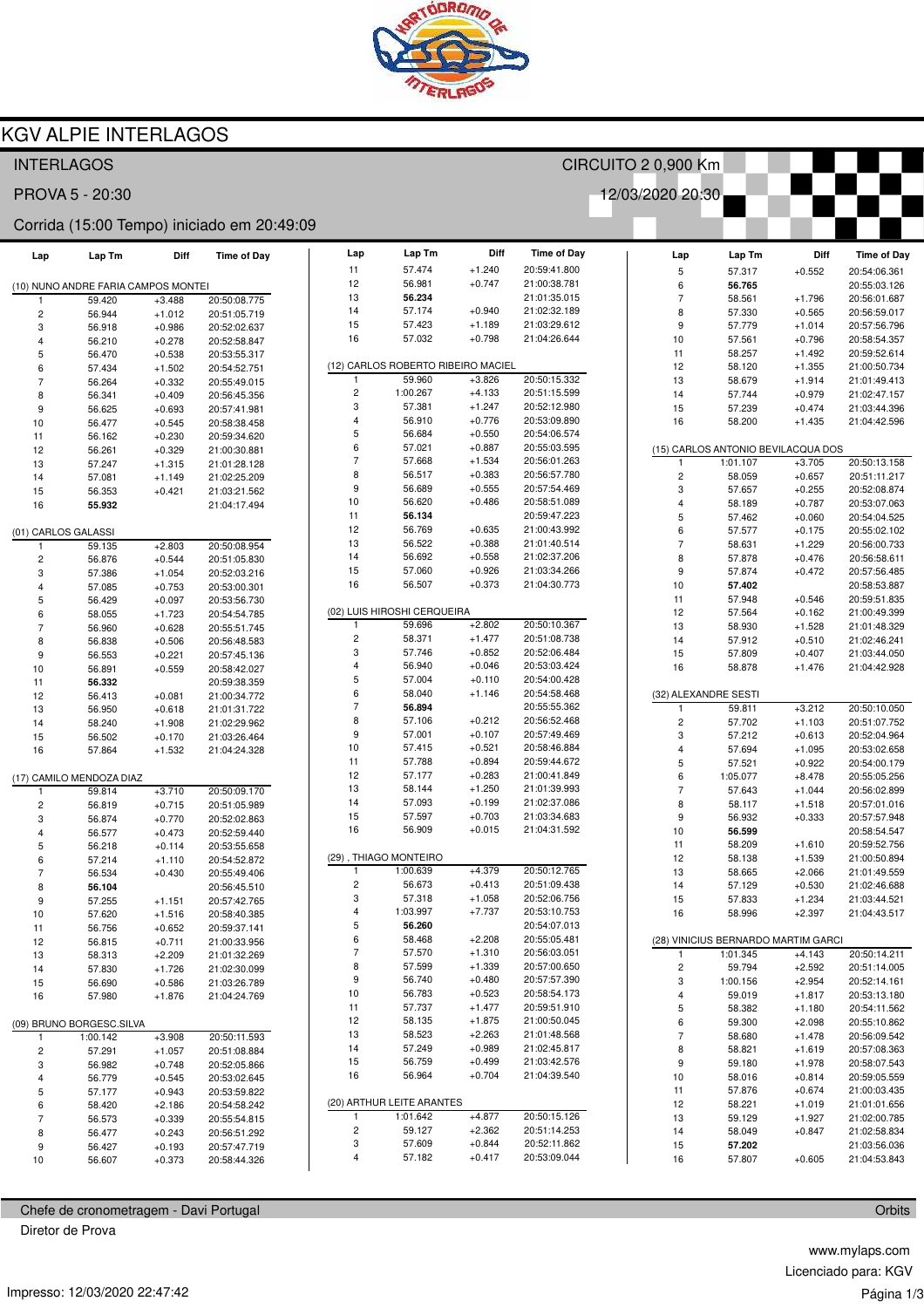

## **KGV ALPIE INTERLAGOS**

|                                            | <b>INTERLAGOS</b>             |                      |                              |                     | CIRCUITO 2 0,900 Km        |                      |                              |  |                          |                                          |                       |                              |  |
|--------------------------------------------|-------------------------------|----------------------|------------------------------|---------------------|----------------------------|----------------------|------------------------------|--|--------------------------|------------------------------------------|-----------------------|------------------------------|--|
| 12/03/2020 20:30<br>PROVA 5 - 20:30        |                               |                      |                              |                     |                            |                      |                              |  |                          |                                          |                       |                              |  |
| Corrida (15:00 Tempo) iniciado em 20:49:09 |                               |                      |                              |                     |                            |                      |                              |  |                          |                                          |                       |                              |  |
| Lap                                        | Lap Tm                        | Diff                 | <b>Time of Day</b>           | Lap                 | Lap Tm                     | Diff                 | <b>Time of Day</b>           |  | Lap                      | Lap Tm                                   | Diff                  | <b>Time of Day</b>           |  |
|                                            |                               |                      |                              | 11                  | 1:00.037                   | $+0.181$             | 21:00:28.855                 |  | 9                        | 1:02.516                                 | $+2.127$              | 20:58:43.240                 |  |
| (35) NEY FONTES                            |                               |                      |                              | 12<br>13            | 1:00.762<br>1:01.575       | $+0.906$<br>$+1.719$ | 21:01:29.617<br>21:02:31.192 |  | 10<br>11                 | 1:03.898                                 | $+3.509$              | 20:59:47.138                 |  |
| 1                                          | 1:00.765                      | $+3.124$             | 20:50:12.543<br>20:51:12.797 | 14                  | 1:00.048                   | $+0.192$             | 21:03:31.240                 |  | 12                       | 1:00.937<br>1:02.685                     | $+0.548$<br>$+2.296$  | 21:00:48.075<br>21:01:50.760 |  |
| $\overline{\mathbf{c}}$<br>3               | 1:00.254<br>1:00.634          | $+2.613$<br>$+2.993$ | 20:52:13.431                 | 15                  | 1:00.213                   | $+0.357$             | 21:04:31.453                 |  | 13                       | 1:00.478                                 | $+0.089$              | 21:02:51.238                 |  |
| $\overline{4}$                             | 58.245                        | $+0.604$             | 20:53:11.676                 |                     |                            |                      |                              |  | 14                       | 1:00.627                                 | $+0.238$              | 21:03:51.865                 |  |
| 5                                          | 58.417                        | $+0.776$             | 20:54:10.093                 |                     | (23) DIOGO PORTNOI FARIAS  |                      |                              |  | 15                       | 1:00.389                                 |                       | 21:04:52.254                 |  |
| 6                                          | 58.987                        | $+1.346$             | 20:55:09.080                 |                     | 1:10.190                   | $+10.530$            | 20:50:26.515                 |  |                          |                                          |                       |                              |  |
| $\overline{7}$                             | 59.447                        | $+1.806$             | 20:56:08.527                 | $\overline{c}$      | 1:04.039                   | $+4.379$             | 20:51:30.554                 |  |                          | (39), JORGE PROENÇA                      |                       |                              |  |
| 8                                          | 58.826                        | $+1.185$             | 20:57:07.353                 | 3                   | 1:00.629                   | $+0.969$             | 20:52:31.183                 |  | 1                        | 59.061                                   | $+1.935$              | 20:50:10.373                 |  |
| 9                                          | 59.588                        | $+1.947$             | 20:58:06.941                 | $\overline{4}$<br>5 | 59.660                     | $+0.876$             | 20:53:30.843<br>20:54:31.379 |  | $\overline{c}$           | 1:10.412                                 | $+13.286$             | 20:51:20.785                 |  |
| 10                                         | 57.769                        | $+0.128$             | 20:59:04.710                 | 6                   | 1:00.536<br>59.691         | $+0.031$             | 20:55:31.070                 |  | 3                        | 1:02.290<br>1:42.756                     | $+5.164$<br>$+45.630$ | 20:52:23.075<br>20:54:05.831 |  |
| 11<br>12                                   | 57.842<br>58.611              | $+0.201$<br>$+0.970$ | 21:00:02.552<br>21:01:01.163 | $\overline{7}$      | 1:00.417                   | $+0.757$             | 20:56:31.487                 |  | p4<br>5                  | 1:13.641                                 | $+16.515$             | 20:55:19.472                 |  |
| 13                                         | 58.350                        | $+0.709$             | 21:01:59.513                 | 8                   | 1:00.865                   | $+1.205$             | 20:57:32.352                 |  | 6                        | 59.224                                   | $+2.098$              | 20:56:18.696                 |  |
| 14                                         | 57.641                        |                      | 21:02:57.154                 | 9                   | 59.851                     | $+0.191$             | 20:58:32.203                 |  | $\overline{7}$           | 58.057                                   | $+0.931$              | 20:57:16.753                 |  |
| 15                                         | 57.649                        | $+0.008$             | 21:03:54.803                 | 10                  | 1:00.367                   | $+0.707$             | 20:59:32.570                 |  | 8                        | 58.479                                   | $+1.353$              | 20:58:15.232                 |  |
| 16                                         | 1:06.788                      | $+9.147$             | 21:05:01.591                 | 11                  | 1:01.163                   | $+1.503$             | 21:00:33.733                 |  | 9                        | 59.842                                   | $+2.716$              | 20:59:15.074                 |  |
|                                            |                               |                      |                              | 12                  | 1:00.729                   | $+1.069$             | 21:01:34.462                 |  | 10                       | 58.249                                   | $+1.123$              | 21:00:13.323                 |  |
|                                            | (13) FELIPE BLANCO MANSO      |                      |                              | 13                  | 1:01.230                   | $+1.570$             | 21:02:35.692                 |  | 11                       | 57.272                                   | $+0.146$              | 21:01:10.595                 |  |
| -1                                         | 1:02.803                      | $+4.300$             | 20:50:18.344                 | 14                  | 1:00.169                   | $+0.509$             | 21:03:35.861                 |  | 12                       | 57.510                                   | $+0.384$              | 21:02:08.105                 |  |
| $\overline{\mathbf{c}}$                    | 59.830                        | $+1.327$             | 20:51:18.174                 | 15                  | 1:02.653                   | $+2.993$             | 21:04:38.514                 |  | 13                       | 57.590                                   | $+0.464$              | 21:03:05.695                 |  |
| 3                                          | 58.898                        | $+0.395$             | 20:52:17.072                 |                     | (07) JOSÉ DIEGO DA SILVA   |                      |                              |  | 14<br>15                 | 57.830                                   | $+0.704$              | 21:04:03.525                 |  |
| $\overline{4}$<br>5                        | 58.840<br>58.671              | $+0.337$<br>$+0.168$ | 20:53:15.912<br>20:54:14.583 | $\mathbf{1}$        | 1:06.412                   | $+6.734$             | 20:50:20.047                 |  |                          | 57.126                                   |                       | 21:05:00.651                 |  |
| 6                                          | 59.428                        | $+0.925$             | 20:55:14.011                 | $\overline{c}$      | 1:00.559                   | $+0.881$             | 20:51:20.606                 |  |                          | (18) HELIO SILVA MOREIRA FILHO           |                       |                              |  |
| $\overline{7}$                             | 59.329                        | $+0.826$             | 20:56:13.340                 | 3                   | 1:01.999                   | $+2.321$             | 20:52:22.605                 |  | 1                        | 1:06.540                                 | $+6.322$              | 20:50:21.986                 |  |
| 8                                          | 58.503                        |                      | 20:57:11.843                 | $\overline{4}$      | 1:01.297                   | $+1.619$             | 20:53:23.902                 |  | $\overline{\mathbf{c}}$  | 1:01.381                                 | $+1.163$              | 20:51:23.367                 |  |
| 9                                          | 1:01.193                      | $+2.690$             | 20:58:13.036                 | 5                   | 59.678                     |                      | 20:54:23.580                 |  | 3                        | 1:02.039                                 | $+1.821$              | 20:52:25.406                 |  |
| 10                                         | 58.914                        | $+0.411$             | 20:59:11.950                 | 6                   | 1:02.680                   | $+3.002$             | 20:55:26.260                 |  | 4                        | 1:03.046                                 | $+2.828$              | 20:53:28.452                 |  |
| 11                                         | 58.863                        | $+0.360$             | 21:00:10.813                 | $\overline{7}$      | 1:01.785                   | $+2.107$             | 20:56:28.045                 |  | 5                        | 1:02.649                                 | $+2.431$              | 20:54:31.101                 |  |
| 12                                         | 59.073                        | $+0.570$             | 21:01:09.886                 | 8                   | 1:00.268                   | $+0.590$             | 20:57:28.313                 |  | 6                        | 1:01.941                                 | $+1.723$              | 20:55:33.042                 |  |
| 13                                         | 59.016                        | $+0.513$             | 21:02:08.902                 | 9                   | 59.768                     | $+0.090$             | 20:58:28.081                 |  | $\overline{7}$           | 1:01.913                                 | $+1.695$              | 20:56:34.955                 |  |
| 14                                         | 58.511                        | $+0.008$             | 21:03:07.413                 | 10<br>11            | 1:00.136<br>1:00.889       | $+0.458$<br>$+1.211$ | 20:59:28.217<br>21:00:29.106 |  | 8                        | 1:00.865                                 | $+0.647$              | 20:57:35.820                 |  |
| 15                                         | 59.420                        | $+0.917$             | 21:04:06.833                 | 12                  | 1:01.708                   | $+2.030$             | 21:01:30.814                 |  | 9<br>10                  | 1:02.074<br>1:00.218                     | $+1.856$              | 20:58:37.894<br>20:59:38.112 |  |
| 16                                         | 59.610                        | $+1.107$             | 21:05:06.443                 | 13                  | 1:10.465                   | $+10.787$            | 21:02:41.279                 |  | 11                       | 1:02.167                                 | $+1.949$              | 21:00:40.279                 |  |
|                                            | (06) GUILHERME ROSA BERTOLINO |                      |                              | 14                  | 1:01.120                   | $+1.442$             | 21:03:42.399                 |  | 12                       | 1:16.377                                 | $+16.159$             | 21:01:56.656                 |  |
| 1                                          | 1:02.609                      | $+4.658$             | 20:50:15.712                 | 15                  | 1:02.085                   | $+2.407$             | 21:04:44.484                 |  | 13                       | 1:02.984                                 | $+2.766$              | 21:02:59.640                 |  |
| $\overline{\mathbf{c}}$                    | 1:02.853                      | $+4.902$             | 20:51:18.565                 |                     |                            |                      |                              |  | 14                       | 1:06.037                                 | $+5.819$              | 21:04:05.677                 |  |
| 3                                          | 59.571                        | $+1.620$             | 20:52:18.136                 | (31) NETO MOURA     |                            |                      |                              |  |                          |                                          |                       |                              |  |
| $\overline{4}$                             | 59.645                        | $+1.694$             | 20:53:17.781                 | -1                  | 1:10.801                   | $+10.883$            | 20:50:27.985                 |  |                          | (38) MATHEUS ULYSSES DANTAS RANGEL       |                       |                              |  |
| 5                                          | 58.846                        | $+0.895$             | 20:54:16.627                 | $\overline{c}$      | 1:04.808                   | $+4.890$             | 20:51:32.793                 |  | -1                       | 1:07.566                                 | $+7.902$              | 20:50:25.744                 |  |
| 6                                          | 59.644                        | $+1.693$             | 20:55:16.271                 | 3                   | 1:00.476                   | $+0.558$             | 20:52:33.269                 |  | $\overline{\mathbf{c}}$  | 1:12.962                                 | $+13.298$             | 20:51:38.706                 |  |
| $\overline{7}$                             | 1:02.741                      | $+4.790$             | 20:56:19.012                 | $\overline{4}$<br>5 | 1:01.126<br>1:00.559       | $+1.208$<br>$+0.641$ | 20:53:34.395<br>20:54:34.954 |  | 3<br>4                   | 1:03.642<br>1:06.274                     | $+3.978$              | 20:52:42.348<br>20:53:48.622 |  |
| 8                                          | 58.326                        | $+0.375$             | 20:57:17.338                 | 6                   | 1:01.007                   | $+1.089$             | 20:55:35.961                 |  | 5                        | 1:07.558                                 | $+6.610$<br>$+7.894$  | 20:54:56.180                 |  |
| 9<br>10                                    | 59.144<br>59.303              | $+1.193$<br>$+1.352$ | 20:58:16.482<br>20:59:15.785 | $\overline{7}$      | 1:04.750                   | $+4.832$             | 20:56:40.711                 |  | 6                        | 1:02.346                                 | $+2.682$              | 20:55:58.526                 |  |
| 11                                         | 58.407                        | $+0.456$             | 21:00:14.192                 | 8                   | 1:02.268                   | $+2.350$             | 20:57:42.979                 |  | $\overline{7}$           | 1:00.665                                 | $+1.001$              | 20:56:59.191                 |  |
| 12                                         | 57.951                        |                      | 21:01:12.143                 | 9                   | 1:00.750                   | $+0.832$             | 20:58:43.729                 |  | 8                        | 1:00.263                                 | $+0.599$              | 20:57:59.454                 |  |
| 13                                         | 1:01.795                      | $+3.844$             | 21:02:13.938                 | 10                  | 1:01.897                   | $+1.979$             | 20:59:45.626                 |  | 9                        | 59.664                                   |                       | 20:58:59.118                 |  |
| 14                                         | 59.388                        | $+1.437$             | 21:03:13.326                 | 11                  | 59.918                     |                      | 21:00:45.544                 |  | $10$                     | 1:02.550                                 | $+2.886$              | 21:00:01.668                 |  |
| 15                                         | 58.093                        | $+0.142$             | 21:04:11.419                 | 12                  | 1:04.423                   | $+4.505$             | 21:01:49.967                 |  | 11                       | 1:09.409                                 | $+9.745$              | 21:01:11.077                 |  |
| 16                                         | 1:00.299                      | $+2.348$             | 21:05:11.718                 | 13                  | 1:00.958                   | $+1.040$             | 21:02:50.925                 |  | 12                       | 1:01.199                                 | $+1.535$              | 21:02:12.276                 |  |
|                                            |                               |                      |                              | 14                  | 1:00.454                   | $+0.536$             | 21:03:51.379                 |  | 13                       | 1:02.745                                 | $+3.081$              | 21:03:15.021                 |  |
| (22) JAIRO LIMA                            |                               |                      |                              | 15                  | 59.930                     | $+0.012$             | 21:04:51.309                 |  | 14                       | 1:02.080                                 | $+2.416$              | 21:04:17.101                 |  |
| -1                                         | 1:05.092                      | $+5.236$             | 20:50:18.999                 |                     | (25) CARLOS NICOLAU GALVES |                      |                              |  |                          |                                          |                       |                              |  |
| $\overline{\mathbf{c}}$<br>3               | 1:01.404<br>1:03.826          | $+1.548$<br>$+3.970$ | 20:51:20.403                 | 1                   | 1:09.016                   | $+8.627$             | 20:50:23.270                 |  | $\mathbf{1}$             | (24) RAFAEL ALMEIDA DA SILVA<br>1:12.124 | $+10.562$             | 20:50:27.907                 |  |
| 4                                          | 1:00.621                      | $+0.765$             | 20:52:24.229<br>20:53:24.850 | $\overline{c}$      | 1:02.128                   | $+1.739$             | 20:51:25.398                 |  | $\overline{\mathbf{c}}$  | 1:08.077                                 | $+6.515$              | 20:51:35.984                 |  |
| 5                                          | 1:00.498                      | $+0.642$             | 20:54:25.348                 | 3                   | 1:02.531                   | $+2.142$             | 20:52:27.929                 |  | 3                        | 1:07.302                                 | $+5.740$              | 20:52:43.286                 |  |
| 6                                          | 1:00.779                      | $+0.923$             | 20:55:26.127                 | 4                   | 1:01.840                   | $+1.451$             | 20:53:29.769                 |  | 4                        | 1:08.191                                 | $+6.629$              | 20:53:51.477                 |  |
| $\overline{7}$                             | 1:02.498                      | $+2.642$             | 20:56:28.625                 | 5                   | 1:02.484                   | $+2.095$             | 20:54:32.253                 |  | 5                        | 1:09.881                                 | $+8.319$              | 20:55:01.358                 |  |
| 8                                          | 1:00.365                      | $+0.509$             | 20:57:28.990                 | 6                   | 1:01.540                   | $+1.151$             | 20:55:33.793                 |  | 6                        | 1:05.089                                 | $+3.527$              | 20:56:06.447                 |  |
| 9                                          | 59.972                        | $+0.116$             | 20:58:28.962                 | 7                   | 1:05.823                   | $+5.434$             | 20:56:39.616                 |  | $\overline{\mathcal{I}}$ | 1:04.921                                 | $+3.359$              | 20:57:11.368                 |  |
| 10                                         | 59.856                        |                      | 20:59:28.818                 | 8                   | 1:01.108                   | $+0.719$             | 20:57:40.724                 |  | 8                        | 1:03.664                                 | $+2.102$              | 20:58:15.032                 |  |

Chefe de cronometragem - Davi Portugal

Diretor de Prova

www.mylaps.com Licenciado para: KGV Página 2/3

Orbits